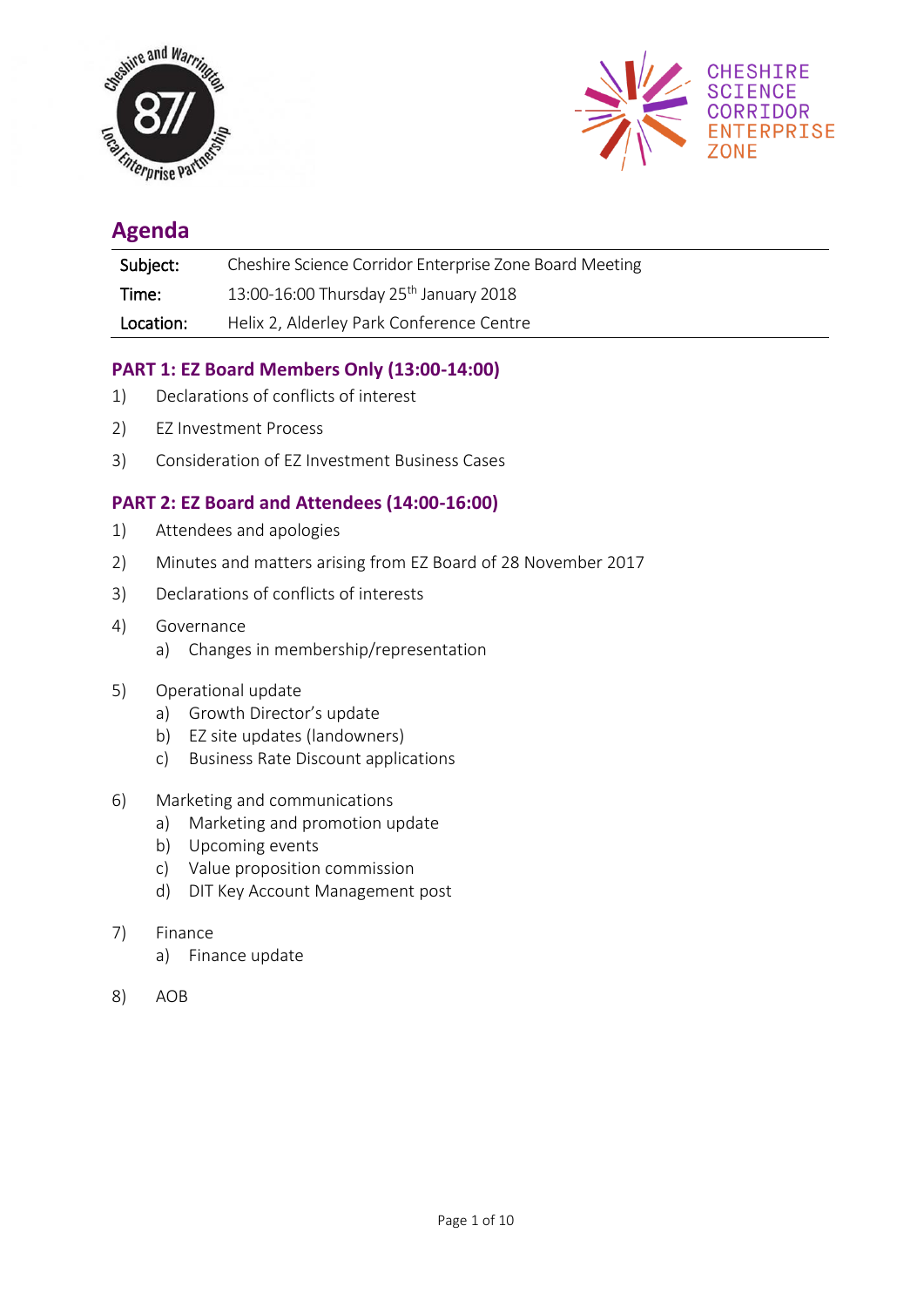# **Item 1 – Attendees and Apologies**

## **EZ Board Members:**

Robert Mee, Chair of EZ Board Cllr Paul Bates, Cheshire East Council Cllr Russ Bowden, Warrington Council Gary Steen, Cheshire & Warrington LEP Board Member Steve Richmond, Astra Zeneca David Slater, CNS

## **In Attendance:**

John Adlen, Cheshire & Warrington LEP Chris Capes, Cheshire West & Chester Council Chris Farrow, Ellesmere Port Development Board Jane Gaston, Peel Environmental Katrina Michel, Marketing Cheshire Martin O'Rourke, Patrizia Heather Standidge, Cushman & Wakefield Joel Tagg, BEIS Paul Vernon, Thornton Science Park

## **Tentative:**

Cllr Brian Clarke, Cheshire West & Chester Council John Willis, Skills & Growth Company

## **Apologies:**

Cllr Russ Bowden, Warrington Council Philip Cox, Chief Executive of Cheshire & Warrington LEP Chris Doherty, MSP Stephen Fitzsimmons, Warrington & Co.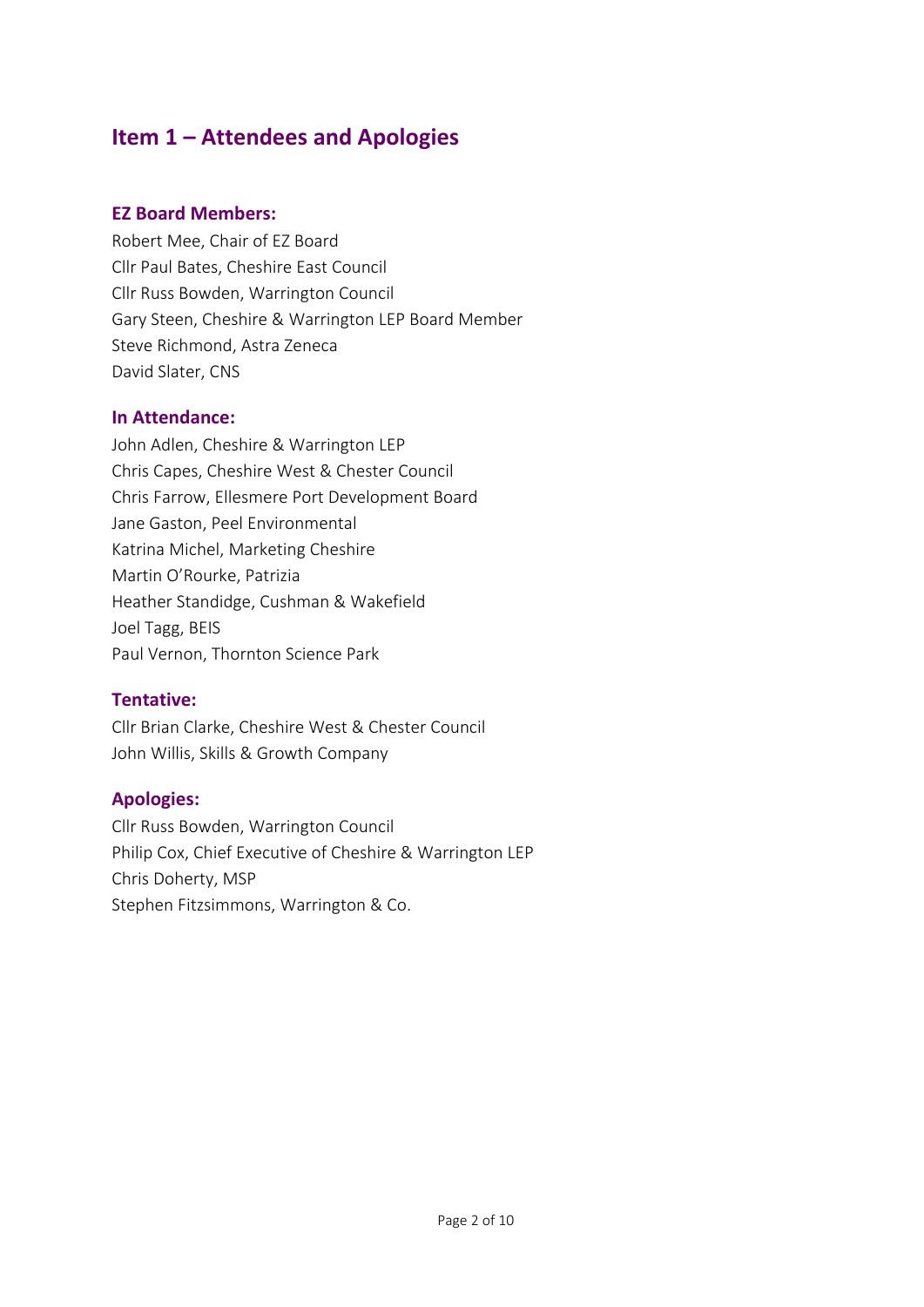# **Item 2 – Previous Minutes**

# **CHESHIRE SCIENCE CORRIDOR ENTERPRISE ZONE BOARD MINUTES OF MEETING HELD THURSDAY 28 NOVEMBER 2017, BIRCHWOOD PARK**

## **1. Attendees and Apologies**

#### **EZ Board Members:**

Robert Mee, Chair of EZ Board Cllr Paul Bates, Cheshire East Council Cllr Russ Bowden, Warrington Council David Slater, CNS

#### **In Attendance:**

John Adlen, Cheshire & Warrington LEP Chris Capes, Cheshire West & Chester Council Cllr Brian Clarke, Cheshire West & Chester Council Sean Davies, MSP Stephen Fitzsimmons, Warrington & Co. Chris Farrow, Ellesmere Port Development Board Jane Gaston, Peel Environmental Katrina Michel, Marketing Cheshire Martin O'Rourke, Patrizia Heather Standidge, Cushman & Wakefield Joel Tagg, BEIS John Willis, Skills & Growth Company Andrew Round, Cheshire East Council

### **Apologies:**

Caroline Baker, Cushman & Wakefield Philip Cox, Chief Executive of Cheshire & Warrington LEP Steve Park, Warrington & Co. Steve Richmond, Astra Zeneca Gary Steen, Cheshire & Warrington LEP Board Member Paul Vernon, Thornton Science Park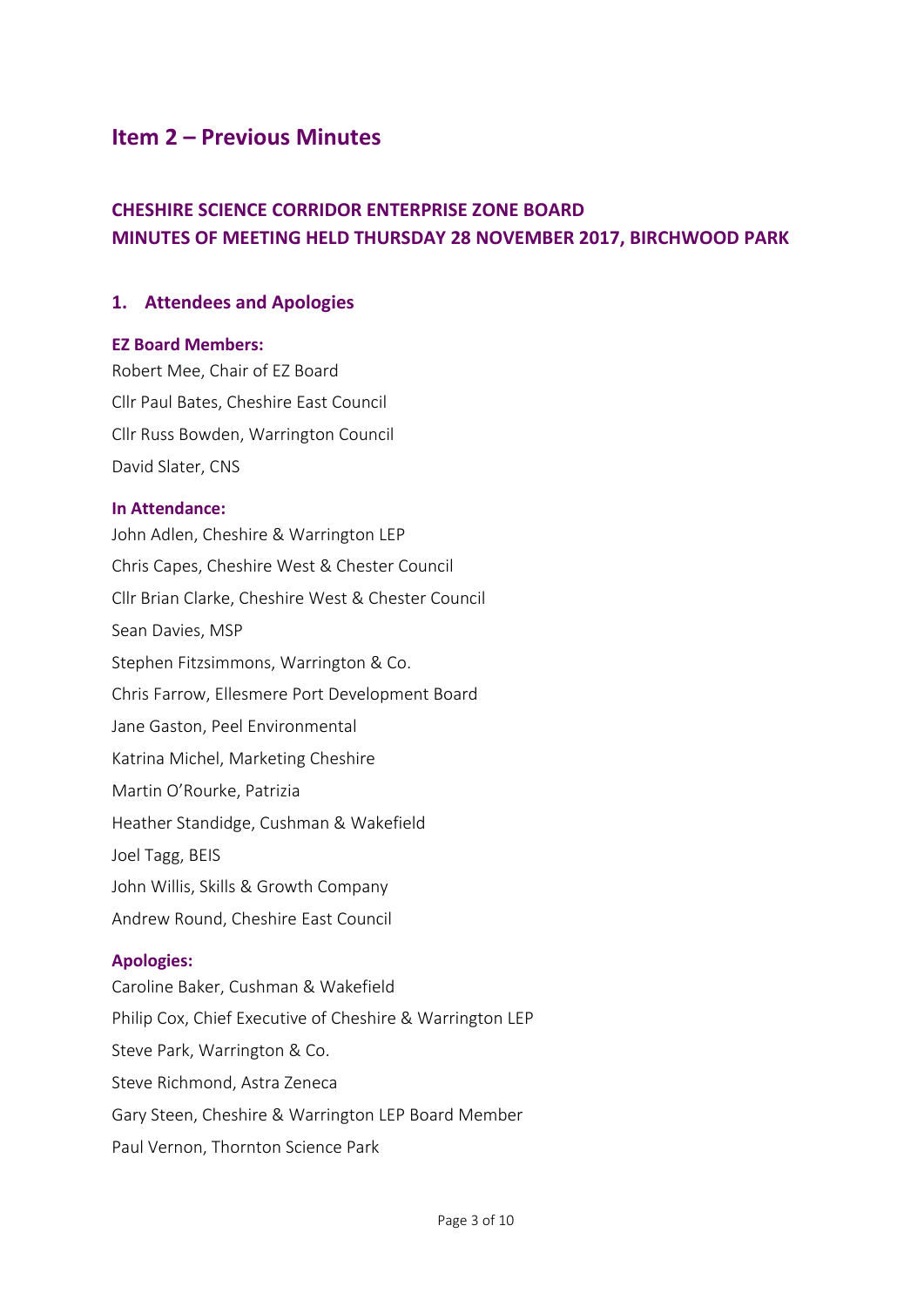## **2. Previous EZ Board Minutes**

All matters arising from the previous EZ Board held on 21st September have been actioned or will be covered in this Board.

Corrections to previous minutes:

- The representative from Cheshire East Council is Councillor Paul Bates not Peter Bates as stated.
- Patrizia are Asset Mangers for Birchwood Park not Managing Agents.

Minutes were agreed for sign off.

### **3. Declarations of Interest**

Cheshire East Council declared an interest in Part 1, Item 1, Alderley Park Business Cases.

## **4. Governance**

#### **4a) Changes in membership/attendance**

The following changes in membership/attendance were noted and agreed:

- Chris Capes is the new Cheshire West & Chester Council officer representative, replacing Tony Clark
- Martin O'Rourke will attend the EZ Board meetings as the representative for Birchwood Park replacing Jonathan Walsh.
- Stephen Fitzsimmons will attend the EZ Board meetings as the representative from Warrington & Co replacing Steve Park.

## **4b) Compliance with Local Assurance Framework**

The Board agreed the changes to Board proceedings as required by the National and Local Assurance Framework for LEPs.

#### **4c) Updated Terms of Reference**

The Board agreed the updated Terms of Reference

## **4d) Reminder of Conflicts of Interest Declaration**

The Board noted the reminder of the LEP's policy on declarations of interest

#### **4e) 2018 Meeting Dates**

The Board agreed the following meeting dates and locations for 2018:

- Thursday 25th January (Alderley Park)
- Thursday 22nd March (Thornton Science Park)
- Thursday 17th May (Birchwood Park)
- Thursday 19th July (Alderley Park)
- Thursday 20th September (Thornton Science Park)
- Thursday 22nd November (Birchwood Park)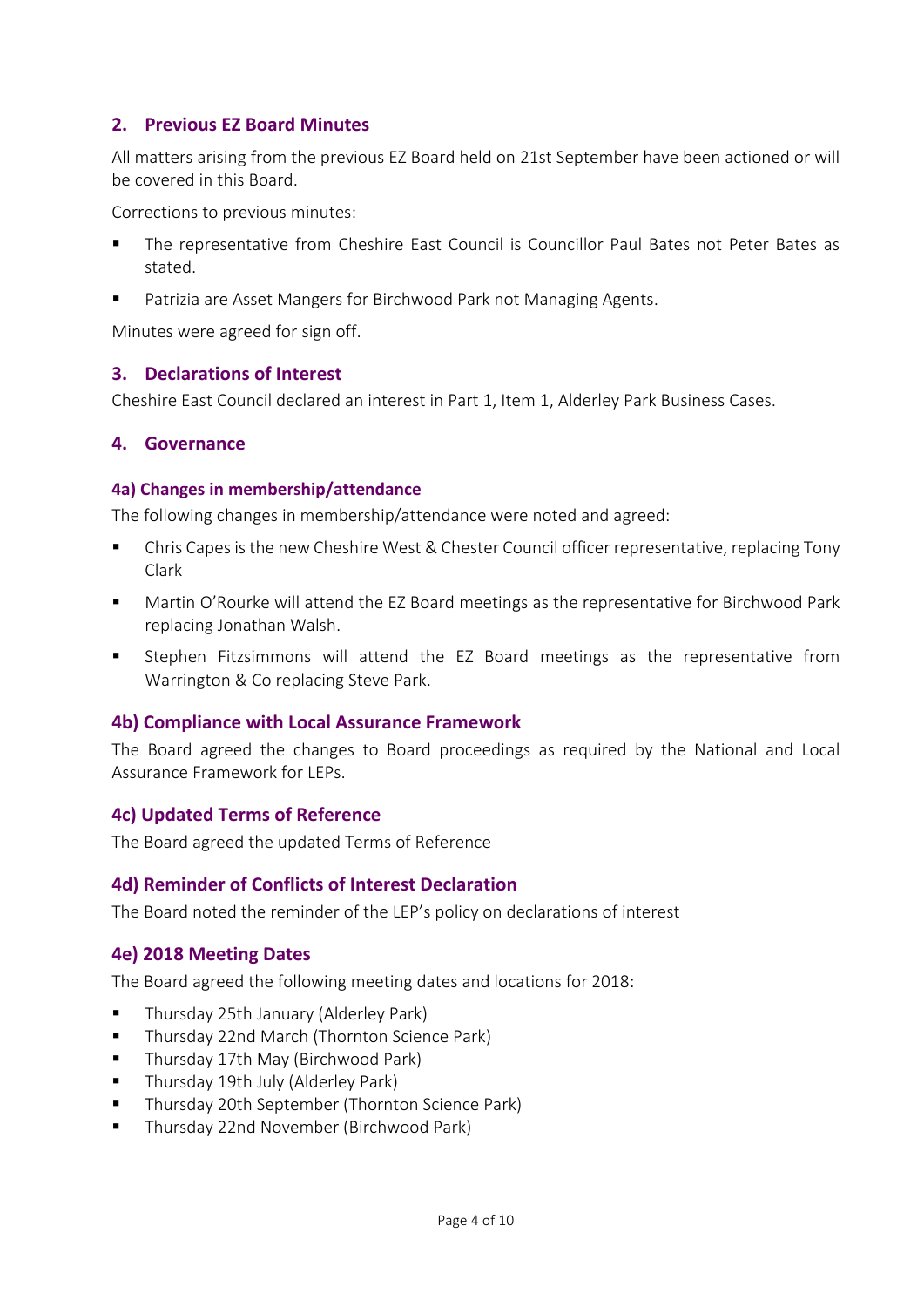## **5a) Growth Director's update**

John Adlen provided an update on the key development activities that had taken place during the period since the last EZ Board, which included:

- Procurement of legal advisers to support the LEP in the negotiating and drafting of a legal agreement for the purchase of a proportion of a sub-station at New Bridge Road, Ellesmere Port.
- Ongoing negotiations with Redsun Developments regarding the creation of a 'Put Option' to support the speculative development of new industrial floorspace on Hooton Park. Cushman & Wakefield have been appointed to advise the LEP.
- Berwick's have been appointed as search consultants to support the appointment of the DIT funded Key Account Management post. Twelve applications have been received so far.

## **5b) EZ site updates**

## **Alderley Park**

Sean Davies reported that MSP had recently produced a revised strategic plan for the site, which will see a total of £90m investment. The refurbishment of the Glasshouse, including significant extension, will be completed in 2019. Cancer Research UK had now started moving staff on site, following the fire at Christie's. Royal London have agreed to relocate onto Alderley Park. MSP are developing their 'science services' offer for tenants at AP.

## **Birchwood Park**

Martin O'Rourke reported that BISN, a US based oil company manufacturing 'plugs' for oil wells, had completed the lease on 713 Cavendish Avenue This is the last of the new units to be occupied. Plans are progressing for the next phase of development, which is likely to be further industrial speculative units. Two offices in Newton House both of c.3,000sq,ft have been let to an IT company and training company each employing c.40 people. There has been a delay in the fit out of new office space for Cavendish Nuclear and they are now expected to locate onto the site sometime in 2018.

#### **Ellesmere Port**

Chris Farrow reported that the ground breaking for the Prowell facility on the Cabot Carbon site had taken place and that long-term they have plans for a customer park on site. Discussions ongoing with Redsun regarding supporting speculative development at Hooton Park.

#### **Protos**

Jane Gaston reported that Peel Environmental is currently in continuing to share information with potential occupiers of phase 1 who are in the process of securing funding. They are working with SPEN to deliver significant grid reinforcement project to Protos circa £12M investment in the distribution network opening up significant addition import and export capacity. Peel are currently reviewing potential of speculative build supported by the LEP. Jane raised an issue about the status of the expansion land for Protos in the new Cheshire West & Chester Local Plan, which could hamper future development opportunities.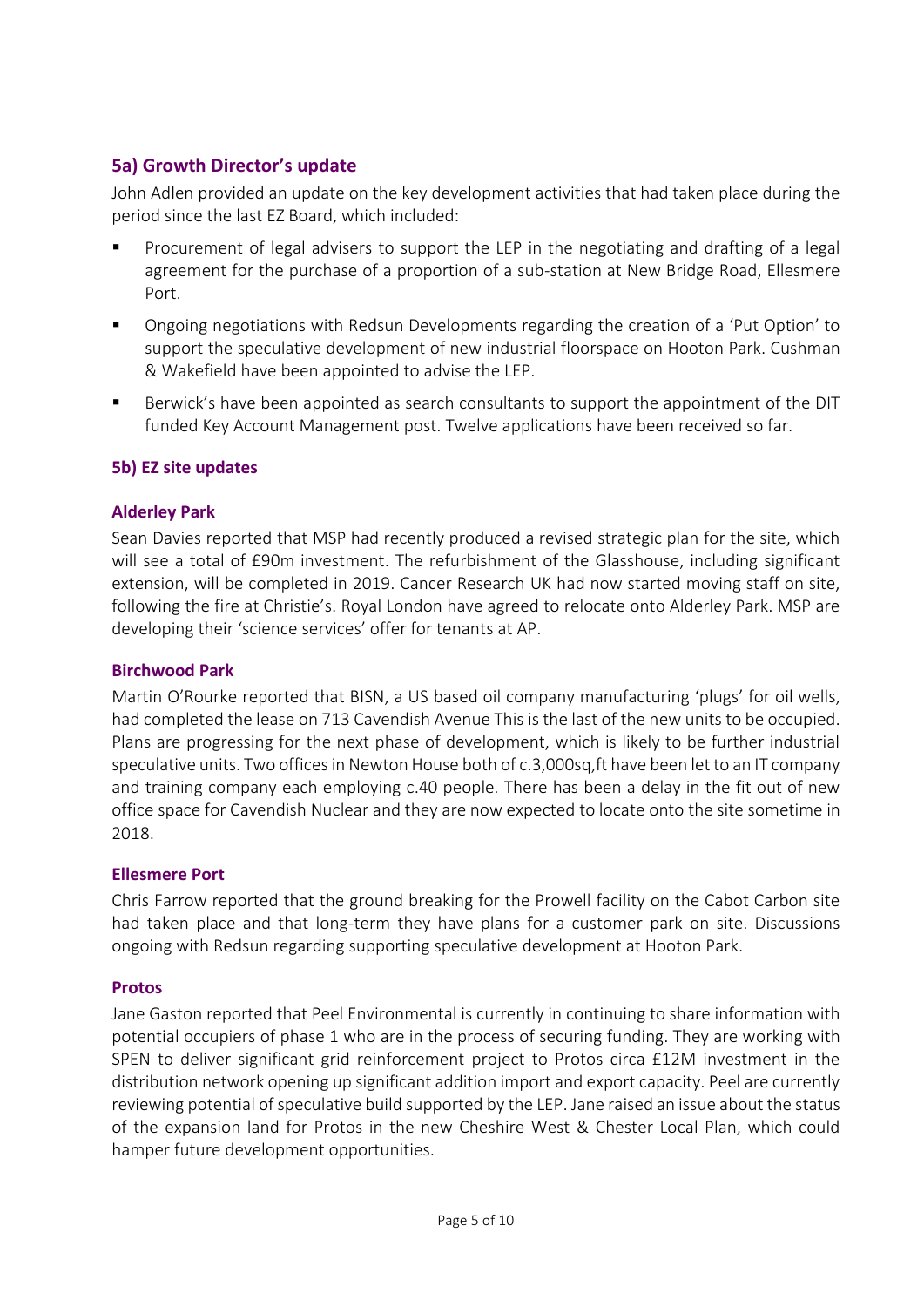## **Thornton Science Park**

In Paul Vernon's absence, John Adlen reported that Thornton Science Park are in discussions with a German manufacturing regarding the potential to create a c. 80,000 sq ft composites R&D facility on the site.

#### **5a) Investment Programme**

Heather Standidge presented an updated forecast of the retained business rates based on the first year of operations of the EZ and the indicative investment set out in the Development and Investment Strategy. The Development and Investment Strategy and Site Development Plans were now largely complete, apart from some minor additions and the final versions will be circulated in the New Year. It was noted that this concluded Cushman & Wakefield's existing commission.

### **5d) BRD Applications**

The Board approved the following Business Rate Discount applications:

- Cook Compression
- **BISN Oil Tools Ltd**

## **6. Marketing and Communication**

### **6a) Marketing and Promotion Update**

John Adlen reported that the following marketing and promotional activities had been undertaken over the last period:

- 19th September Growth Director was a panel member at the Insider Cheshire Ripple Effect business breakfast at Alderley Park
- Presentation at the launch of the Cheshire and Warrington MIPIM programme on key investment opportunities in the sub-region
- 25th September Growth Director made a presentation to the DIT Advanced Manufacturing DSK event in Manchester, which brings together the DIT national and key overseas advanced manufacturing sector specialists.
- Hosted Cheshire Science Corridor table at the Kings School Science & Technology Dinner Friday 10th November 2017
- Attended DIT event in Manchester with Baltic/Nordic Fintech companies seeking to invest in the NPH
- Attended the launch of the Anti-Microbial Resistance Centre at Alderley Park

#### **6b) Upcoming Events**

John Adlen reported that plans were progressing with Place NW to host a regional conference on the development of science and technology clusters across the North West to be held at the Manchester Museum of Science & Technology on 22nd February.

#### **6c) MIPIM 2018**

Katrina Michel reported that preparation for MIPIM 2018 is well underway and the Science Corridor will once again be one of the region's key investment propositions to be presented in Cannes. Following on from last year's successful delegation, this year the region is taking a substantially bigger stand in a more prominent location. Marketing Cheshire are managing the organisation of the Cheshire & Warrington delegation and in the coming months the focus will be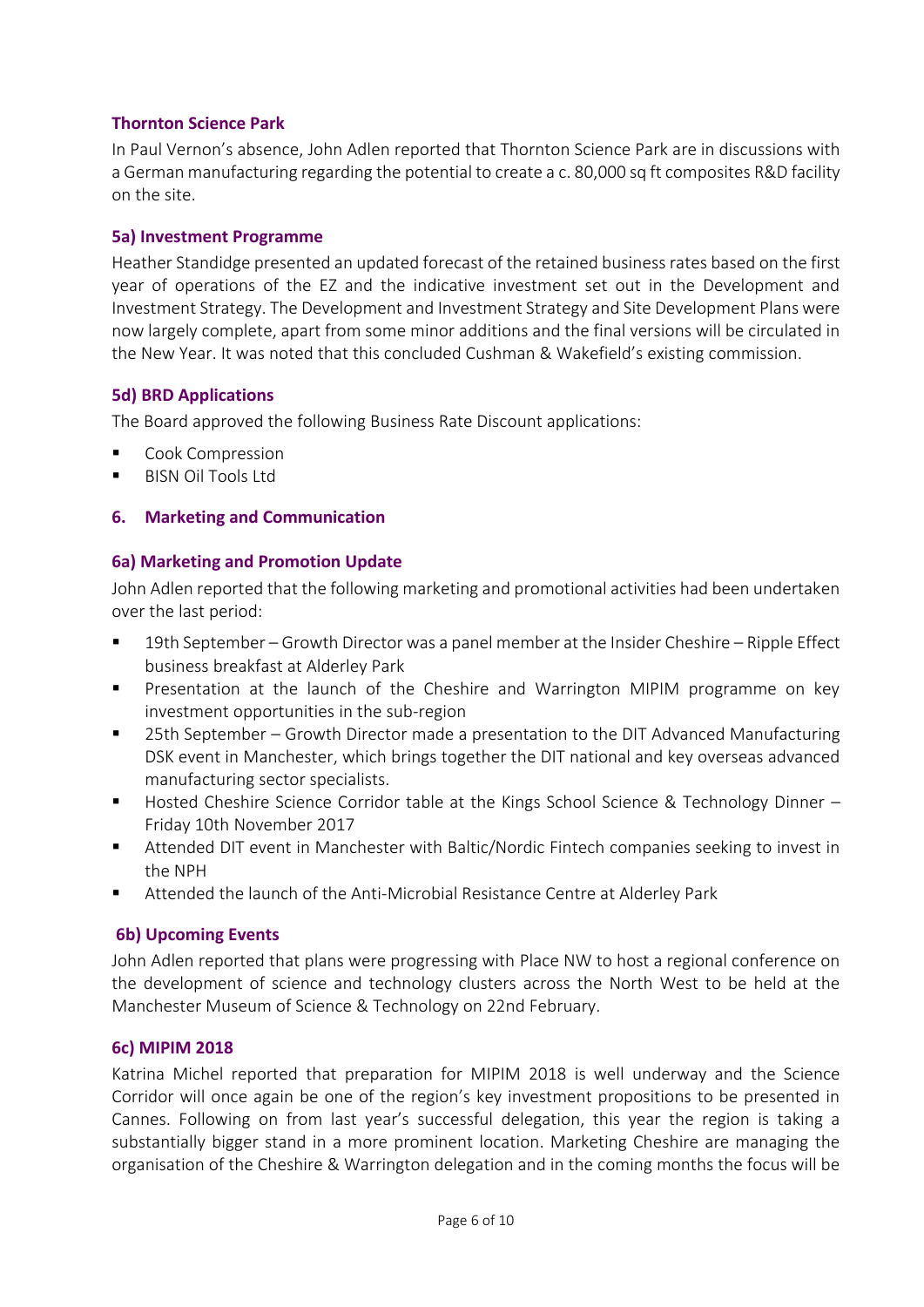on generating corporate sponsorship, securing venues, stand design and development of the MIPIM programme, including on and off stand events. A Science Corridor event is being planned focused on the Energy Innovation District proposals.

### **6d) Value Proposition Consultancy**

John Adlen reported that Regeneris Consulting and Breeze Inward Investment have been appointed to develop a series of value propositions for Cheshire and Warrington, the Science Corridor plus five sector propositions.

## **7. Finance**

### **7a) Finance update**

John Adlen reported that there was significant fluctuation in the forecast business rates going forward and that work was underway with the local authority finance and ratings teams to determine the causes of this fluctuation. He stated that one potential reason impacting on the level of retained business rates was the 2017 Rating revaluation, which had seen a reduction in rateable values against the EZ baseline that was submitted to CLG, which was based on the 2010 Ratings list, which in turn had been based on an April 2008 valuation, i.e. immediately before the financial crisis.

### **6. Any Other Business**

None to report.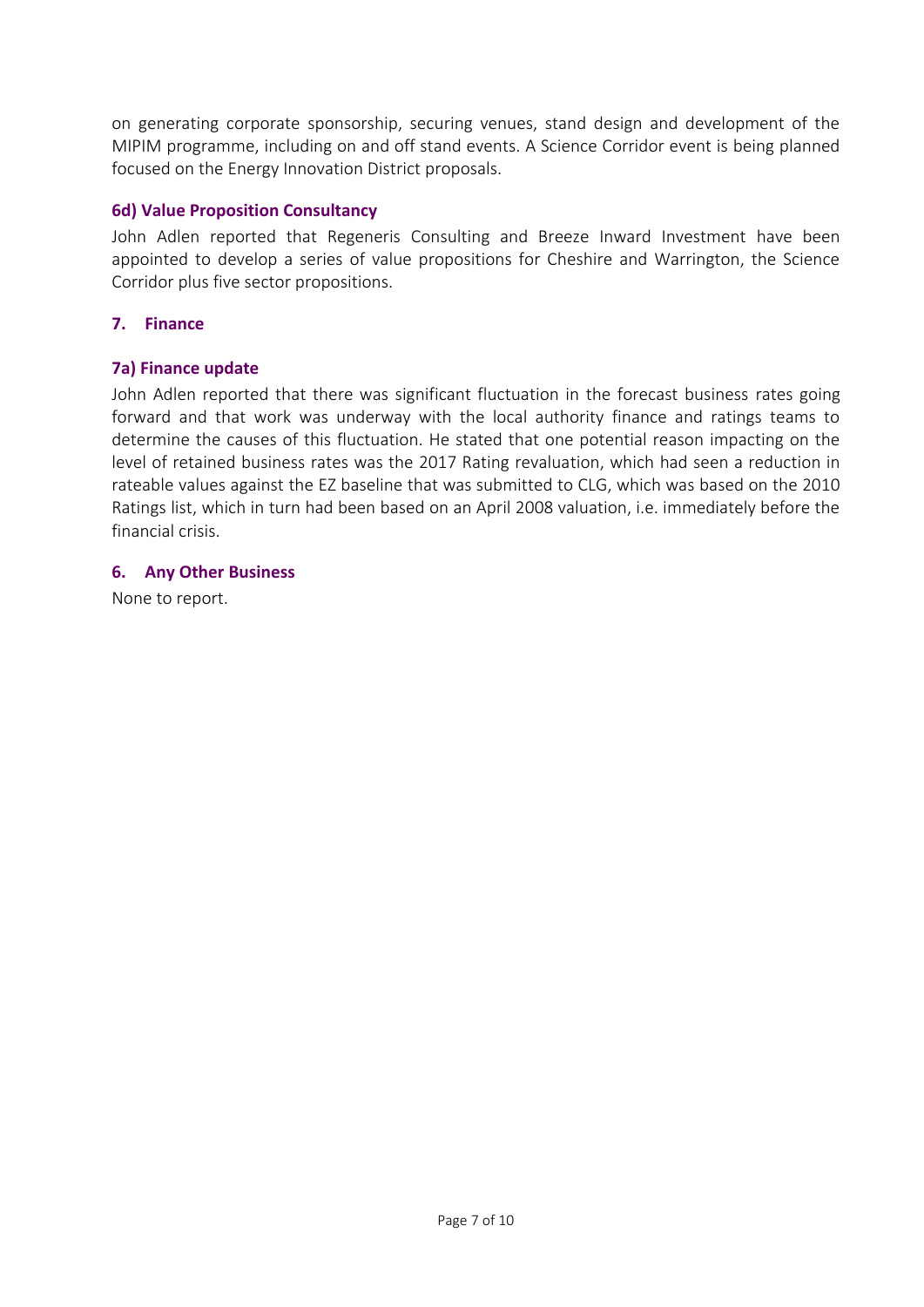# **Item 3 – Declarations of Interest**

Any declarations from members or attendees.

# **Item 4 – Governance**

#### **4a) Changes in membership/attendance**

We have requested a new representative from Cheshire East Council to replace Andrew Round who has left the Council.

# **Item 5 – Operational update**

### **5a) Growth Director's update (JA)**

In the last period, John Adlen has undertaken the following key development activities:

- **New Bridge Road Substation** meeting held between the LEP, Peel Land & Property and legal advisers for both parties to discuss Heads of Terms. This will require a complex three way energy capacity access agreement between the LEP, Peel Land & Property (landowner) and Leep Electricity Networks Ltd (Independent Network Operator).
- **Hooton Park** the LEP has appointed Cushman & Wakefield to negotiate the terms of a Put Option with Redsun Developments for the development of new speculative development of new industrial floorspace on Hooton Park.
- **Alderley Park** meeting held before Christmas with MSP to feedback on the three business cases for the development of new lab and office space.
- **Thornton Science Park** meeting held with Paul Vernon and Martin Morlidge re: development of an investment business case
- **Value Propositions** Development of value propositions for Cheshire and Warrington and the Science Corridor (see item 6d)
- **DIT Senior Account Manager** shortlisting and interviews for the DIT funded Key Account Management post (see item 6e)
- **Evergreen II** provided CBRE with potential EZ investments for ex-ante appraisal of an Evergreen II fund for Cheshire and Warrington.
- **Inward Investment** -
- **E** Medicines Discovery Catapult meeting held with Chris Molloy to explore how the LEP/Science Corridor can work with the Medicines Discovery Catapult.

#### **5b) EZ site updates (Landowners)**

A verbal update to be provided by landowners on each EZ site.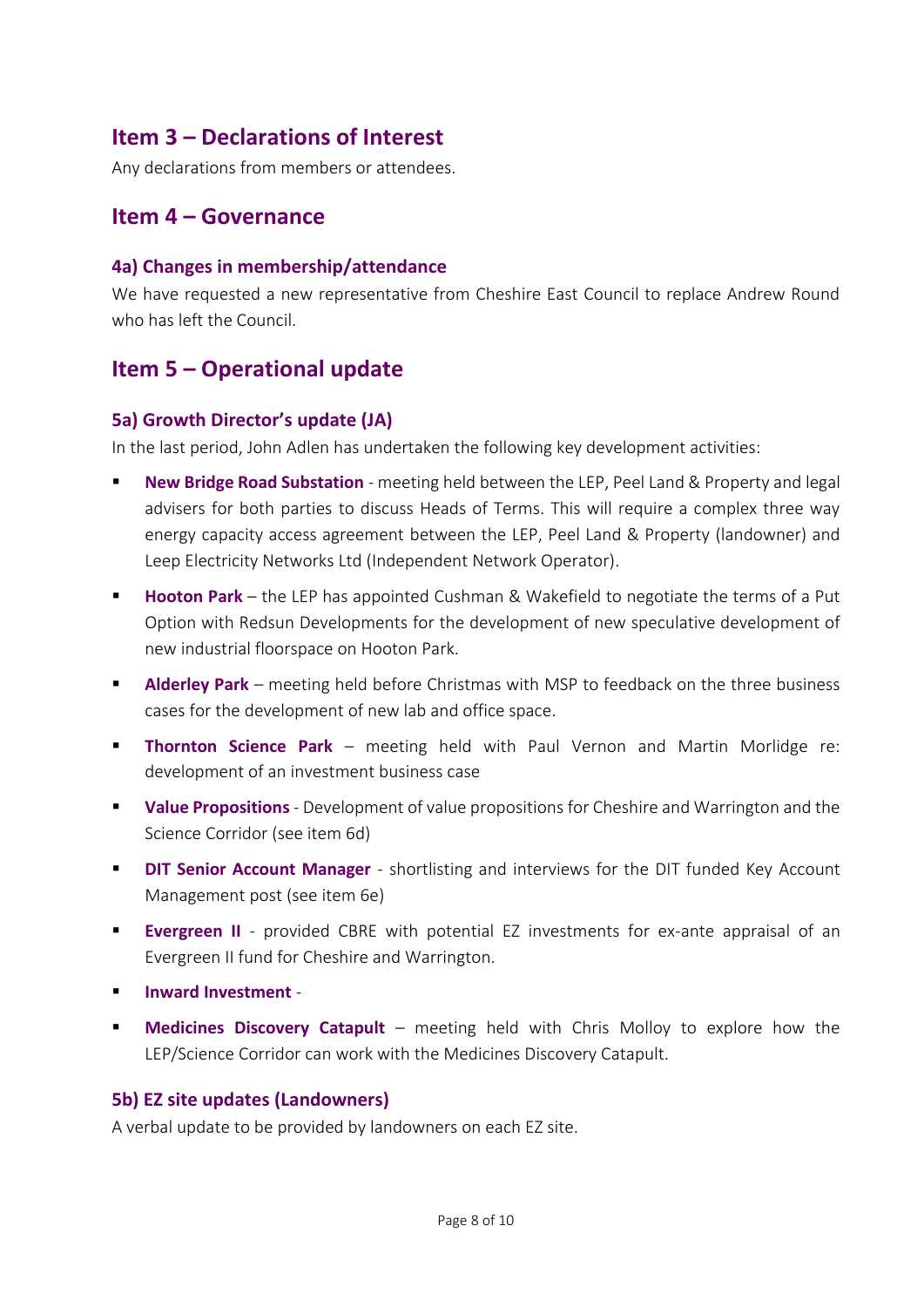## **5c) Business Rate Discount applications (JA)**

The following Business Rate Discount applications have been approved by the EZ Steering Group and are recommended for ratification by the Board:

- **Concept Life Sciences** (Alderley Park) offers a comprehensive range of integrated discovery and development services to the pharmaceutical, biotechnology, agrochemical, chemical and consumer industries, with expertise in method development, API characterisation, screening, stability studies and pre-clinical formulation. The company currently has offices in Manchester, Derbyshire, Sandwich and Dundee and currently has some space at Alderley Park, but is taking an additional 1,222 sq m of office and lab space (split across 3 units). The additional space and facilities at Alderley Park will allow the business to manage increasing growth demands. Significant investment will be made in new scientific kit that will offer new methods of science to their clients and increase efficiency and capacity which will accelerate the growth of the company. With this expansion the company has increased its floorspace by over 20% and intends to increase its turnover and staff by over 20% over the next 5 years. The company currently employs 25 staff at Alderley Park and plans to grow its staff numbers to 30 within the next 12 months and 50+ within the next 5-years. As such the company passes both the sector and growth tests.
- **Example 20 Finds Heroes** (Birchwood Park) is a provider of online e-learning content, providing businesses with access to hundreds of courses covering everything from soft skills to health and safety and compliance. Current customers include: AstraZeneca, Alzheimer's Society, Rockwool Intl., Atomic Weapons Establishment, Dyson, Nuvia Group and Serco. The company is currently located on Birchwood Park, but outside the EZ. The company has experienced strong growth since the start of the year increasing from 10 staff to 22 staff in just over 6 months. They have now reached the capacity in their existing office spaces and are expanding from an 1,856 sq ft unit to a 4,252 sq ft unit in Darwin House (4,252 sq ft). Their plan is to double their staff numbers to 48 employees and their turnover from £1.4m to £2m in the next 12 months.
- **Thyson Technology** (Helix Business Park) provides a full bespoke design, construction, installation and service of electrical and analytical instrument systems to the power, water, oil and gas, pharmaceutical and renewable energy industries. The company invests heavily in R&D and has an in-house design and testing lab. The company occupies 26,500 sq ft on the Thornton Industrial Estate, Ellesmere Port and is proposing to take 32,000 sq ft on Helix Business Park (a 20.7% increase). The company has provided extracts from its business plan and financial forecasts which indicate plans to grow staff numbers from 93 to 128 over the next 5 years (an increase of 37%) and to grow income from £11.9m to £19.5m (an increase of 63%) over the next 5 years. As such the company passes both the sector and growth tests.